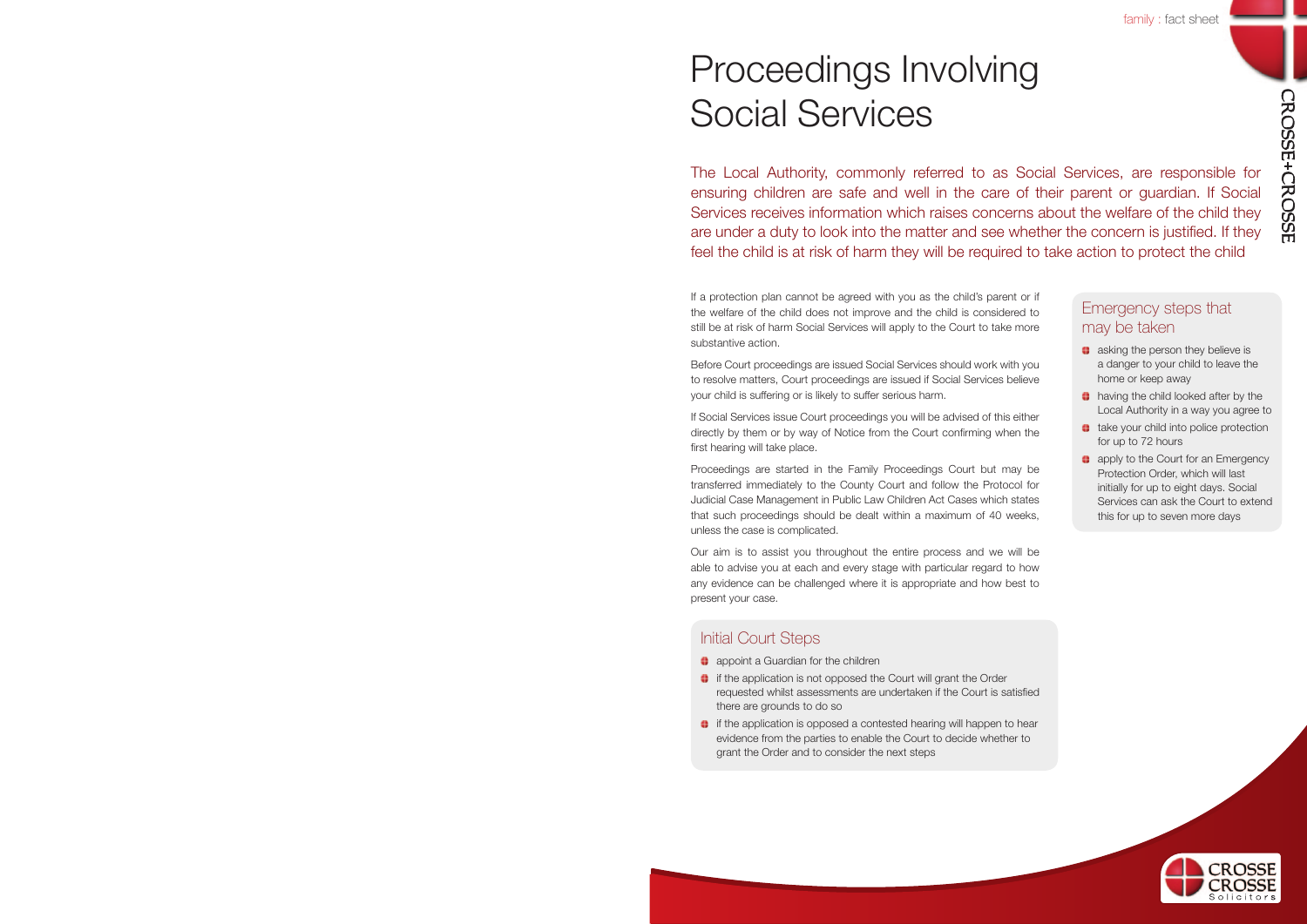After the initial Orders have been made the Court will continue to monitor the arrangements and see how the case will proceed. This will include deciding whether or not the original Orders and arrangements should continue or be changed. Any contact arrangements made with the original Order will also be monitored and reviewed as the proceedings continue and may change if this is felt appropriate.

As the proceedings continue it is important that you keep us updated about any changes in your current arrangements or your position.

During the proceedings various assessments and Reports will be carried out. These will include parenting assessments for each parent and any family members proposed as possible carers. Psychiatric or Psychological Assessments may be carried out on each or both parents if there are concerns about mental health. Where there are concerns about the safety of any child a risk assessment will also be undertaken.

In addition to expert assessment you as parents will be asked to provide a written Statement setting out your position and what arrangements you wish to be made for the children.

When the Court has all the written evidence it can obtain the matter will be listed for a final hearing. During this hearing both parents may be asked to give oral evidence in support of their position and some of the experts who have provided assessments may also be asked to attend.

Whatever the final Order the Court will make an order confirming your contact arrangements with the child following the end of the proceedings. Any variations to these arrangements after the proceedings have ended should be agreed with Social Services if possible. If agreement on any changes cannot be made the matter can be returned to Court.

## Care Orders

A Care Order lasts until the child is 18 years old unless alternative Orders are made.

After a Care Order has been made Social Services can apply to place your child for adoption. This can take place if either you give formal consent to the placement or the Court makes a Placement Order. Separate proceedings are required for an adoption application.

You may ask the Court to discharge the Care Order after the proceedings have concluded. You will need to obtain the Court's permission to make this application more than once in any six month period. For the Court to consider such an application you will need to show it is in your child's best interests for the Order to be discharged. If the Court agrees and the Care Order ends, you and any other person with parental responsibility will take over caring for the child. If the Local Authority had parental responsibility with you this will stop.

This information is for general use only and is not case specific. You are recommended to seek legal advice regarding your particular case.

## **No Order**

The Court may decide that no interim order is necessary and will adjourn the proceedings to a later date

**Interim Supervision Order (ISO)** 

This does not give Social Services parental responsibility but it does mean that they can monitor how your child is being cared for

### **Interim Residence Order**

This Order confirms you or a member of your family can care for the child until the final hearing. You would share parental responsibility with that person, if not you, for your child. The Local Authority would not have parental responsibility

## **Interim Care Order (ICO)**

Social Services share parental responsibility for your child with you. This includes the power to decide where the child will live, even if you don't agree with it. Social Services must have an interim care plan that sets out where and whom the child shall live with and arrangements for contact with members of the child's family. If you do not agree with the care plan and you feel that someone in your family could look after the child, you must tell Social Services, your Solicitor and the Court so this possible carer can be assessed

The Court can make a number of Orders at the first hearing. When any Interim Care Orders are made the Court will oversee any arrangements for you to have contact with your child whilst the proceedings are underway.

## Interim Orders

### **Care Order**

This Order places your child in the care of the Local Authority and gives them parental responsibility. You do not lose parental responsibility but the Local Authority can override your wishes if it believes this would be best for your child.

Social Services should support you so that, unless the risks to your child are too high he or she can be returned to your care, or if this is not possible, to the care of other members of your family.

Case reviews must be held every six months to consider their plans and you should attend. If you cannot attend Social Services should give you the information on the decisions made.

## **Special Guardianship Order**

This is an Order placing the child with someone who is not a parent, often a family member.

A parent cannot apply to revoke or cancel the Order without the Court's permission.

A Special Guardianship Order does not break the legal relationship between a parent and child.

The special guardian will gain parental responsibility for the child and although you will still have parental responsibility as well, the special guardian has the right to override your wishes if you cannot agree.

#### **Residence Order**

This would order your child to live with you or someone else, such as a family member, without Social Services being involved. It would give that person parental responsibility for the period of the Order if they did not already have parental responsibility.



### **Supervision Order**

This means that you will be responsible for your child's care but Social Services have the power to 'supervise' how you care for your child.

The order can last from one to two years.

## Final Orders